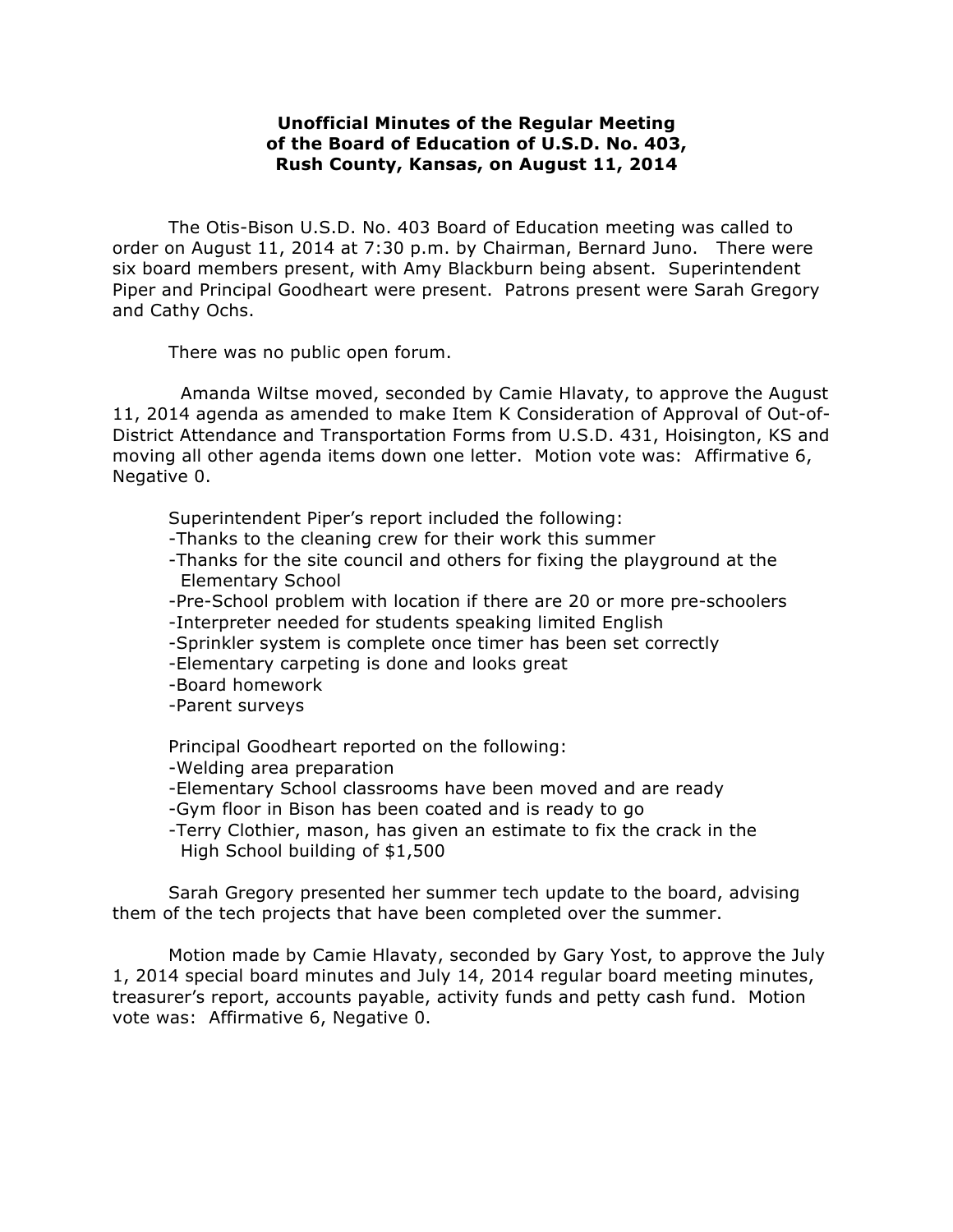Motion made by Amanda Wiltse, seconded by Verla King, to approve the second reading of board policies CGI, EBB, GACC, GAT, GBQA, IB, ICA, IDACA, IDACB, IDAE, IIBF, JGCA, JGFGBB, JR, JRB, KCA, KDB, KG and KGDA. Motion vote was: Affirmative 6, Negative 0.

Motion made by Amanda Wiltse, seconded by Verla King, to approve the Bus Maintenance Agreement with Crazy 8 Stop & Repair. Motion vote was: Affirmative 6, Negative 0.

Gary Yost moved, seconded by Ted Bannister, to approve the sale of Van #8. Motion vote was: Affirmative 6, Negative 0.

Motion made by Gary Yost, seconded by Verla King, to approve the purchase of welding equipment in the amount of \$4,322.72. Motion vote was: Affirmative 6, Negative 0.

Motion made by Gary Yost, seconded by Ted Bannister, to approve the invoice from Pearson in the amount of \$3,050.00. Motion vote was: Affirmative 6, Negative 0.

Mandy Wiltse moved, seconded by Verla King, to approve the estimates from Hi-Tech Fire Alarm Sales and Service to install back up batteries at the Elementary School, High School Shop and High School Gym. Motion vote was: Affirmative 6, Negative 0.

Ted Bannister moved, seconded by Camie Hlavaty, to approve the Jr./Sr. High School Handbook as amended, and the Elementary Handbook and Classified Handbook as presented. Motion vote was: Affirmative 6, Negative 0.

Gary Yost moved, seconded by Ted Bannister, to approve moving the graduation pictures that are located at the Albert Fire Department to Otis Jr./Sr. High School and a group of citizens will pay the expenses. Motion vote was: Affirmative 6, Negative 0.

Motion made by Amanda Wiltse, seconded by Verla King, to approve the Outof-District applications for the following: Baylie Fyler, JoDe McCallie, Troy Yarmer, Travis Ross, Preston Ross, Traci Ross, and Shelby Waterhouse. Motion vote was: Affirmative 6, Negative 0.

Amanda Wiltse moved, seconded by Camie Hlavaty, to approve the Application for Out-Of-District School Attendance and Transportation Forms from U.S.D. 431, Hoisington. Motion vote was: Affirmative 6, Negative 0.

The board discussed a past due lunch policy. No action was taken.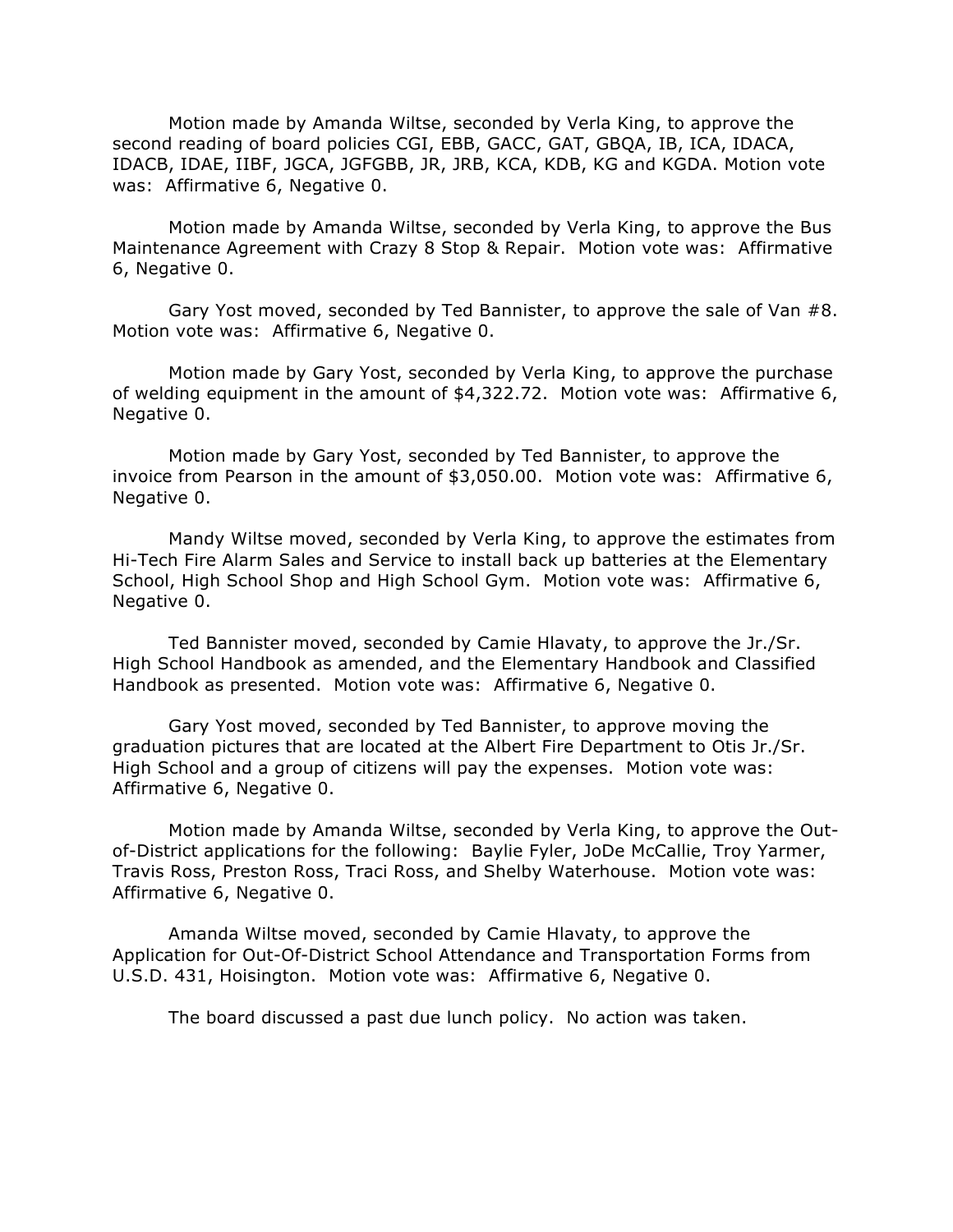Sarah Gregory discussed the U.S.D. #403 iPad Policy with the board. Updates were made to the policy. Amanda Wiltse moved to approve the updated U.S.D. #403 iPad Policy. Camie Hlavaty seconded the motion. Motion vote was: Affirmative 6, Negative 0.

Ted Bannister moved, seconded by Amanda Wiltse, to approve full-time contracts for Danielle Espinosa and Edith Elder. Motion vote was: Affirmative 6, Negative 0.

Amanda Wiltse moved, seconded by Ted Bannister, to go into executive session for five (5) minutes with the board and Superintendent Piper to discuss personnel matters of nonelected personnel and to protect the privacy interests of the individual(s) to be discussed and that we return to open session in this room at 9:28 p.m. Motion vote was: Affirmative 6, Negative 0.

The meeting was resumed at 9:28 p.m.

 Bernard Juno moved, seconded by Camie Hlavaty, to go into executive session for five (5) minutes with the board and Superintendent Piper to discuss personnel matters of nonelected personnel and to protect the privacy interests of the individual(s) to be discussed and that we return to open session in this room at 9:33 p.m. Motion vote was: Affirmative 6, Negative 0.

The meeting was resumed at 9:33 p.m.

Motion made by Amanda Wiltse, seconded by Gary Yost, to approve the retirement letter from Joleen Steinert. Motion vote was: Affirmative 6, Negative 0.

Camie Hlavaty moved, seconded by Ted Bannister, to go into executive session for ten (10) minutes with the board and Superintendent Piper to discuss personnel matters of nonelected personnel and to protect the privacy interests of the individual(s) to be discussed and that we return to open session in this room at 9:46 p.m. Motion vote was: Affirmative 6, Negative 0.

The meeting was resumed at 9:46 p.m.

Verla King moved, seconded by Camie Hlalvaty, to approve the classified salaries as presented. Motion vote was: Affirmative 6, Negative 0.

Ted Bannister moved, seconded by Verla King, to go into executive session for five (5) minutes with the board and Superintendent Piper, and Janice Pivonka as needed, to discuss personnel matters of nonelected personnel and to protect the privacy interests of the individual(s) to be discussed and that we return to open session in this room at 9:54 p.m. Gary Yost declared a conflict of interest and left the room at 9:49 p.m. Motion vote was: Affirmative 5, Negative 0.

The meeting was resumed at 9:54 p.m.